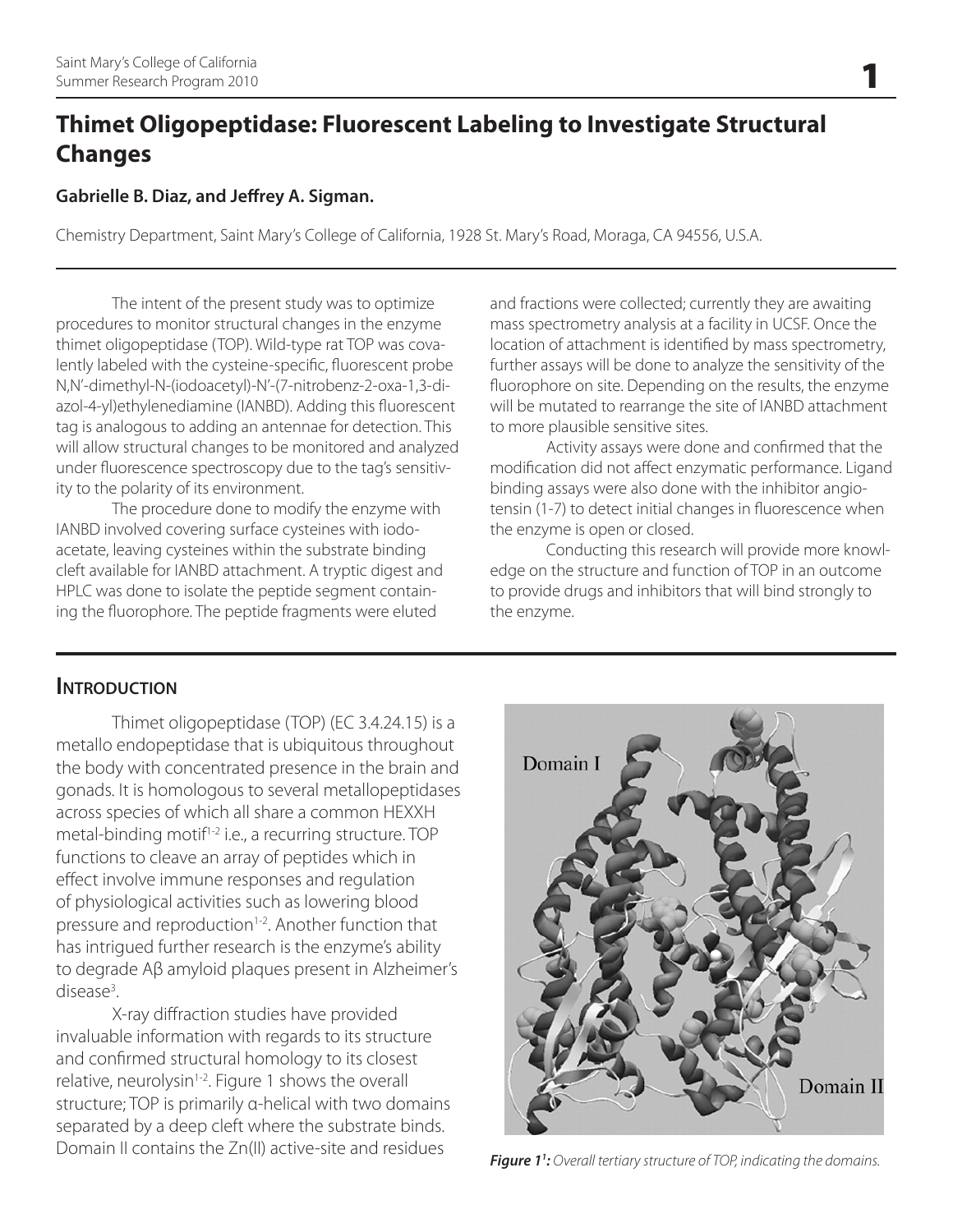necessary for peptide cleavage. Domain I has a putative role for limiting substrate accessibility to the active site<sup>1</sup>. Between the two domains, a hinge movement has been speculated due to the flexible loop regions connecting the domains. This movement poses curiosity with regards to substrate recognition, specificity and selectivity which can be connected to the function and properties of homologous enzymes.<sup>1</sup>

In the present research, a method has been modified and produced to attach a fluorescent tag to the enzyme and to identify the location of attachment. The purpose of tagging the enzyme is to investigate and monitor structural changes during activity, particularly the hinge movement collaborated by the two domains.

This investigation will lead to better drug design and understanding of enzymatic activity. The fluorescent tag used was N,N'-dimethyl-N- (iodoacetyl)-N'-(7-nitrobenz-2-oxa-1,3-diazol-4-yl) ethylene-diamine (IANBD); it is cysteine-specific and environmentally sensitive. The fluorescence of IANBD increases as polarity of its solvent environment decreases<sup>4</sup>. Figure 2 conveys this information; the fluorescence of IANBD changes in different solvents. Proteins that have been labeled can then be monitored by fluorescence spectroscopy to analyze conformational changes and protein-substrate interactions.

 $\boldsymbol{a}$  $0.3 \mu$ M IANBD n-Butanol  $1.0<sub>1</sub>$ n-Hexane Methanol Acetonitrile  $0.5$ **DMSO Buffer** Ō 510 530 590 610 490 550 570

TOP has 14 cysteine residues, most of which

*Figure 24 : Fluorescence of IANBD in various solvents. This data from literature was referenced to the solvents IANBD was used in the assays for the set of experiments. The solvents used were acetonitrile and the prepared buffer in the Experimental Section. Both conditions were comparable to this data.*

are located on the surface<sup>5</sup>. However, two residues, Cys175 and Cys425, are located within the substratebinding cleft and are the target of attachment<sup>5</sup>. Tagging the enzyme will demonstrate if the sites are sensitive to structural changes when monitored by ligand binding assays. If the expected data and results are contrary, these two cysteines or other amino acids can be mutated into other residues to change the site of attachment to a more sensitive location.

# **Experimental Procedures**

#### **Materials**

Wild-type rat thimet oligopeptidase was provided by M.J. Glucksman (FUHS/Chicago Medical School, Midwest Proteome Center and Department of Biochemistry and Molecular Biology, Chicago, IL 60064, USA). The reductant tris(2-carboxyethyl) phosphine (TCEP) was obtained from Pierce. PD-10 columns were obtained from Amersham Pharmacia Biotech (Piscataway, NJ, U.S.A.). PepClean™ C-18 Spin Columns and In-Solution Tryptic Digestion and Guanidination Kit were purchased from Thermo Fisher Scientific Inc. (Waltham, MA. U.S.A.). The 7-methoxycoumarin-4-acetyl-Pro-Leu-Gly-Pro-Lys-dinitrophenol (MCA) fluorescent substrate was obtained from Bachem (King of Prussia, PA). Iodoacetate and N,N'-dimethyl-N-(iodoacetyl)-N'- IOP has 14 cysteine residues, most of which (7-nitrobenz-2-oxa-1,3-diazol-4-yl)ethylenediamine (IANBD) and all other reagents were purchased from Sigma Chemical Co (St. Louis, MO, U.S.A.).

#### **Enzyme Modification**

The following protocol was referenced from Sigman et al., (2003)<sup>5</sup>. A concentrated stock of wildtype rat TOP was obtained. A PD10 column was equilibrated with prepared buffer containing Tris-HCl and KCl with added reductant, TCEP (1mM), all at a pH of 7.8. Fractions of the enzyme were collected from the PD10 and checked via UV-vis. This step separated the DDT from the enzyme stock and transferred it into buffer with TCEP. The enzyme was then recombined from the fractions and concentrated in a centricon for 20mins at 4000rpm, then 1000rpm for one minute. A 50mM iodoacetate (IA) solution was prepared in 25mM phosphate and 5mM EDTA, all at a final pH of 8.03. The enzyme was retrieved from the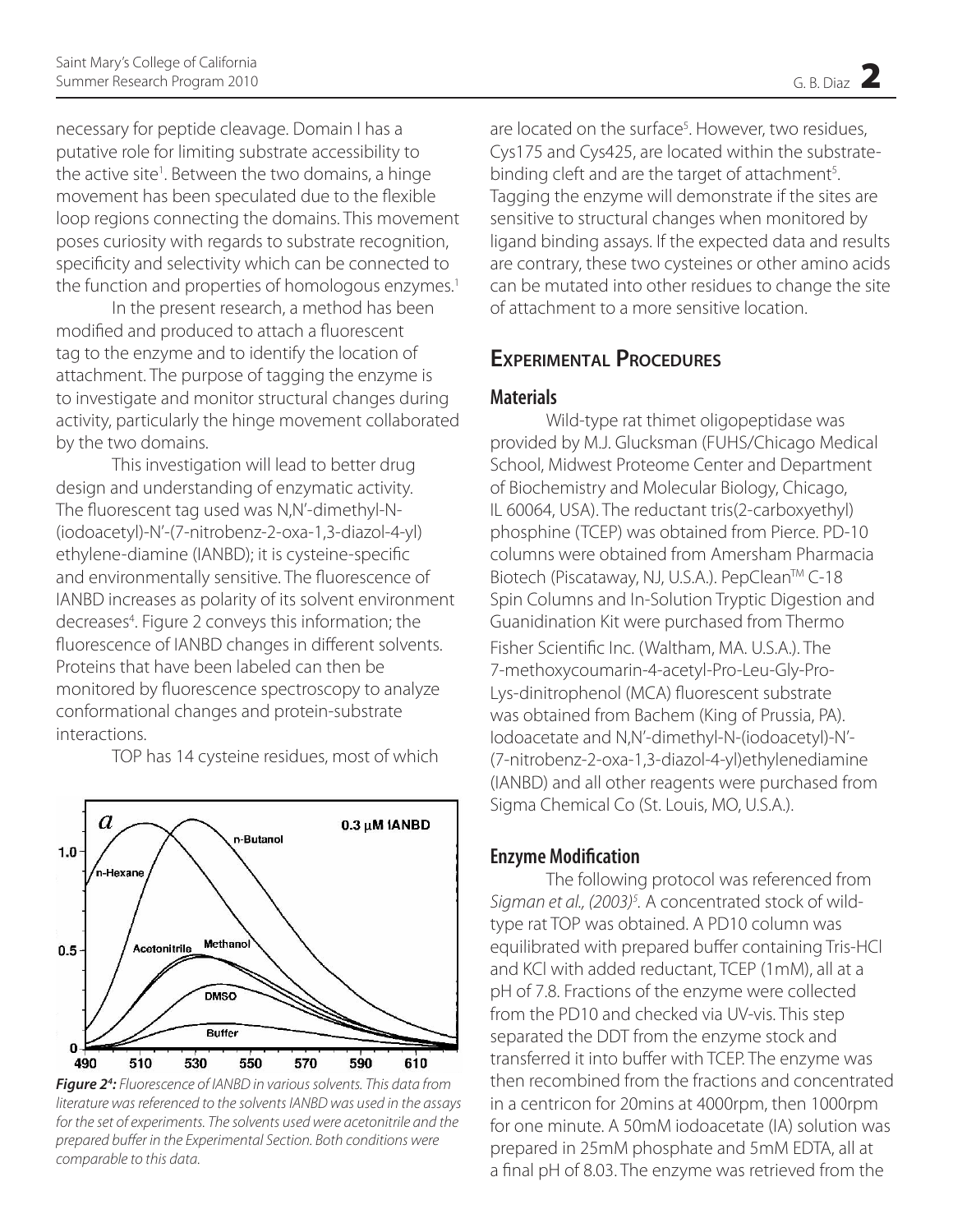centricon and the concentration determined using its molar absorptivity  $\varepsilon_{280} = 73.11 \text{m} \text{M}$ <sup>-1</sup>cm<sup>-1</sup>, which was calculated based on the amino acid content of TOP using the automated ProtParam Tool on the SWISS ExPASy server<sup>1</sup>. .

An inhibitor solution was prepared using 100µM of angiotensin 1-7 and added at twice the volume to maintain inhibitor concentration. The enzyme was incubated with the inhibitor for 5-10mins at room temperature; this kept the enzyme in a closed confirmation, blocking the inner cysteines from the IA reaction.

After incubation, an equivalent volume of IA was added to the enzyme and reacted for 90mins at 4ºC then 15mins at RT. The PD10 column was re-equilibrated with buffer without TCEP and the reaction was run through to separate the excess IA solution. Fractions were collected and concentration determined as described above.

A 15mM IANBD solution was prepared. The volume of the modified enzyme was brought up to 400µL. IANBD was titrated slowly to the enzyme and reacted at 4ºC overnight.

The reaction was run through the PD10. The enzyme was concentrated down and stored at -80ºC.

The stoichiometry of protein to IANBD was calculated using the molar absorptivity of IANBD at 481nm4 .

# **Tryptic Digest**

The procedure for the digest was based on the method provided from the kit, along with reagents used. Digestion and reducing buffers were added to 0.025-10µg of modified enzyme and incubated at 95°C for 5 minutes. Alkylation buffer was added and reacted at room temperature for 20mins. The provided trypsin was added and incubated at 37ºC for 3 hours. Another aliquot of trypsin was added and the reaction was incubated at 30ºC overnight.

An optional guanidination procedure followed digestion; this step converted lysines into homoarginines to enhance downstream mass spectrometry analyses.

### **PepCleanTM C-18 Spin Columns**

To further purify the digested enzyme for

analysis, C-18 reversed-phase resin columns were used. The procedure used was provided by the kit. The washes from each step was collected and saved to undergo HPLC analysis.

## **HPLC Analysis**

An Agilent HPLC 1200 series was used along with a size exclusion column. The mobile phase was 100% acetonitrile HPLC reagent grade. The flow rate was set to 0.500mL/min and peaks were detected at 481nm and 530nm by fluorescence along with the typical protein identifying wavelengths on the diode array detector.

### **Activity Assays**

A fluorimeter was used to monitor enzyme activity; the instrument was Perkin Elmer Luminescence Spectrometer LS 50B. Activity assays were done to assess if modification of the enzyme affected activity. MCA was the substrate used at high and low concentrations. The assay required enzyme in prepared buffer described above. Activity was monitored under fluorescence spectroscopy at an excitation of 325nm and emission of 400nm.

### **Ligand Binding Assays**

The ligand binding assays had similar requirements as the activity assays. Fluorescent changes were compared between IANBD-modified TOP with and without the inhibitor angiotensin(1-7). Changes were monitored under varying concentrations of enzyme and inhibitor. Excitation was at 481nm and emission wavelengths were monitored from 490nm to 625nm4

A summary of the procedure is depicted in Figure 3.

# **Results & Discussion**

Optimization of HPLC usage was done extensively to obtain favorable separation of distinct peaks. Numerous buffers and flow rates were tested on various peptides such as MCA and various forms of MCA i.e., MCA-bradykinin. Running the peptides and undigested enzyme gave estimates on the retention time for the actual experiment. Figures 4 and 5 show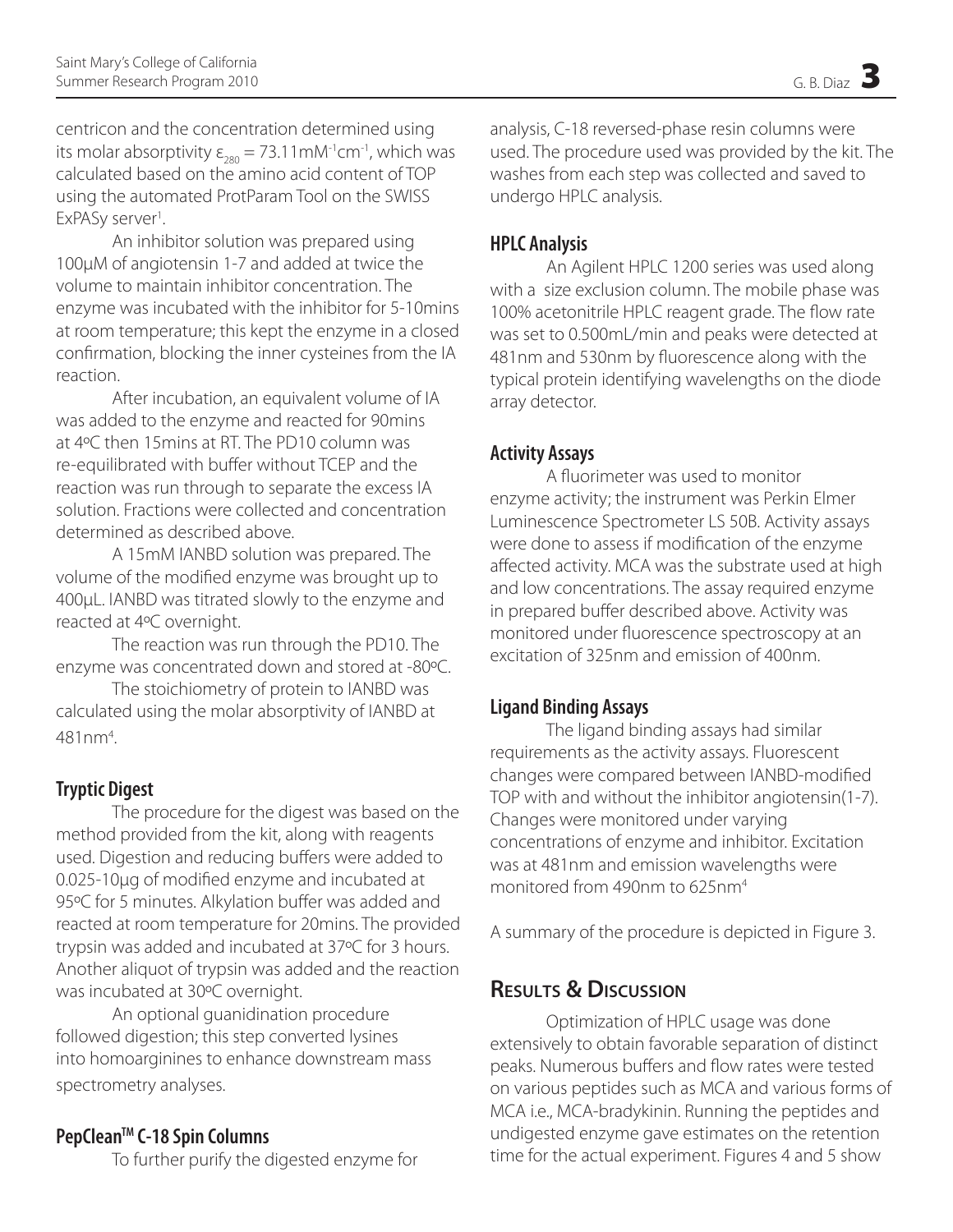

*Figure 3: 1: Denaturation. 2: Digestion. The digest procedure was modified numerous times, to assure complete digestion of enzyme. Twice as much trypsin was added and overnight digestion was necessary. Also a higher amount (µg) of enzyme gave a better fluorescent intensity and compromised sample loss downstream. 3: Downstream purification. 4: HPLC. The chromatograph is enlarged in Figure 8.*



*Figure 4: HPLC chromatogram of MCA-GnRH (Gonadotropin releasing hormone attached to MCA for fluorescent properties). After numerous sample runs, a flow rate of 0.500m/min in acetonitrile gave the best results. This data shows that peptide fragments were estimated to have a retention time of ~30mins when running the* 



*Figure 5: HPLC chromatogram of undigested, modified TOP. This data is a reference to running the digested TOP, if there is undigested enzyme left, the digest procedure needs to be modified by adding more trypsin or longer incubation period. The retention time was ~10mins. The retention time shown at 27.587min is likely contamination.*

HPLC chromatograms of a peptide and undigested enzyme.

Evidence of enzyme modification was given by UV-vis spectroscopy. Figure 6 shows the spectra of TOP before and after modification. Activity assays were then done to verify that the modification did not affect enzymatic performance; Figure 7 depicts this. All enzyme concentrations were kept at 0.1µM. The substrate concentration used for WT and IA was 40.688µM and 81.376µM for IANBD-TOP. In the graph, it shows that the activity of IANBD-TOP is twice as much than WT-TOP due to the difference of substrate concentration. However the activity of IA-TOP increased compared to WT-TOP. This is most likely due to dimerized enzyme in WT-TOP<sup>5</sup> where it would not be a problem for IA-TOP since the cysteine residues are covered.

HPLC analysis followed the tryptic digest and samples were run to determine retention times of the peptide fragments. The results are shown on Figure 8. Fractions at the resulting retention times were collected. About 20-25 fractions were collected over the period of time the HPLC was running. The fractions were sampled under fluorescence spectrometry to locate the fluorescent tag. Wherever the tag was located via fluorimetry, the fraction was set aside to be sent for mass spectrophotometry analysis.

Ligand binding assays were then done to observe changes in fluorescence intensity when the enzyme would open and close. An initial change was seen in sample 1 with 125µM angiotensin(1-7). This is depicted as the red curve in Figure 9. This complied to the characteristic of IANBD; fluorescent intensity increases as polarity of solvent decreases. There must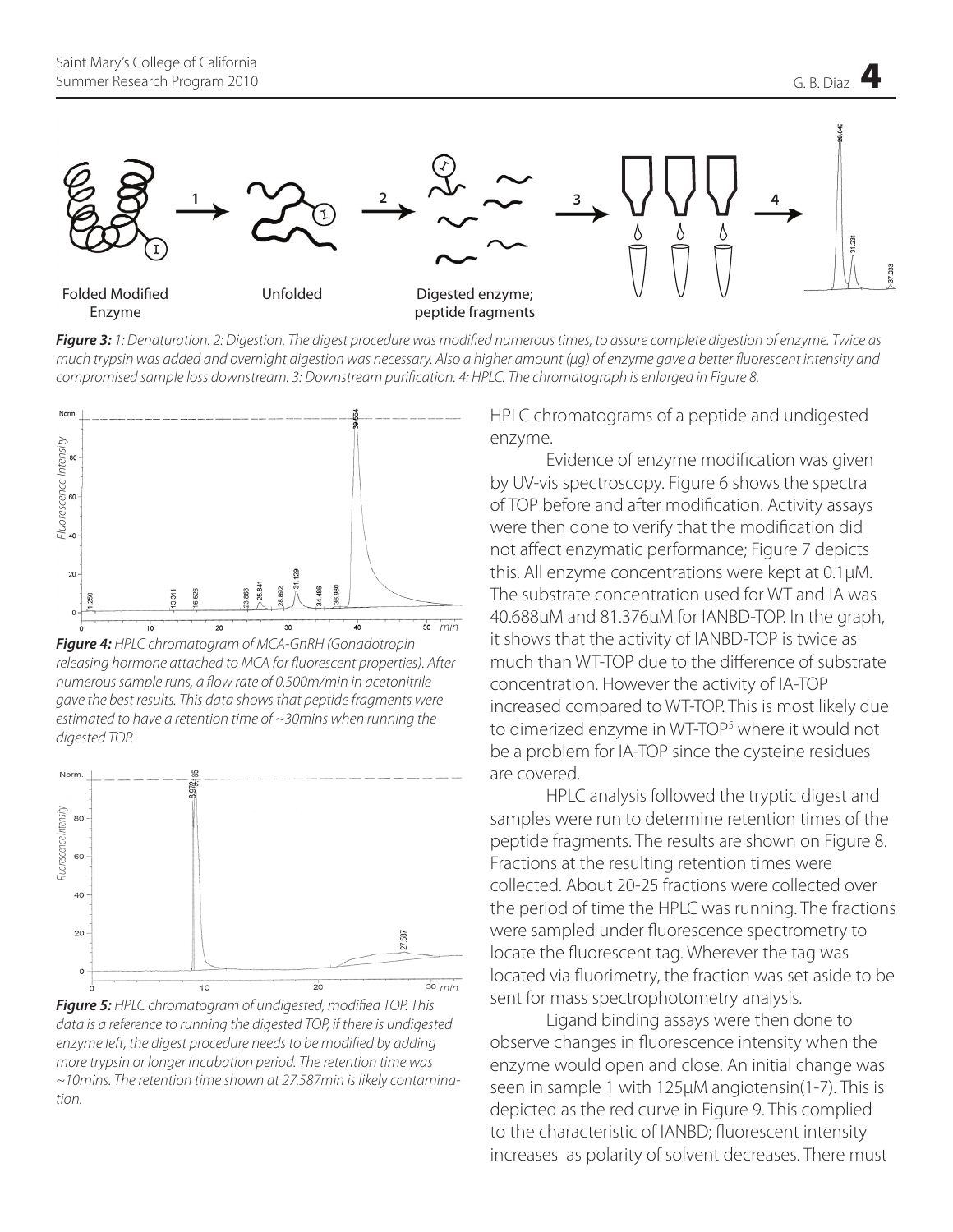

*Figure 6: UV-vis spectra of TOP before and after modification. The blue peak curve represents unmodified TOP at 280nm. The red curve is* 



*Figure 8: Three prominent peaks were seen after running multiple samples for consistency. The major retention times were these three* 

have been an increase in fluorescence because TOP is bound to angiotensin(1-7), which is a competitive inhibitor. As angiotensin was bound, TOP was in a closed conformation, pushing out solvent from the tag and caused a change in the fluorescence of IANBD. Another observation seen was a leg in the curve forming as opposed to trailing off to baseline which was the case in WT-IANBD without angiotensin. Samples following this varied in both substrate and enzyme concentrations. The trend seen was a decrease in fluorescence to an intensity similar to WT-IANBD without inhibitor. However the leg in the curve was still present.

Currently the identification of the peptide fragment bearing the fluorescent tag is awaiting results from mass spectrometry from the facility in UCSF.



*Figure 7: Activity rate comparison of TOP at different stages of modification. WT for wild-type state. IA for iodoacetate attachment to TOP.* 



*Figure 9: Ligand Binding Assays of wild-type TOP modified with IANBD (WT-IANBD). 0.25µM was the initial concentration of enzyme used and inhibitor (Ang (1-7) was titrated.*

#### **Conclusion**

A method has been developed to successfully modify TOP with a fluorescent tag without altering enzyme functional integrity. The assays done in assessment of the enzyme needs to be repeated for further consistency. Different substrates can also be used for the ligand binding assays to observe if they have various affects in fluorescence intensity. Any changes in intensity convey if TOP undergoes conformational changes. Data and information obtained from this experiment can also be used to assess relative enzymes across species, particularly neurolysin.

Once results from mass spectrometry are received, more information will be provided on the location of the tag and structural changes in relation to where the tag is attached. Further experiments will be done as necessary.